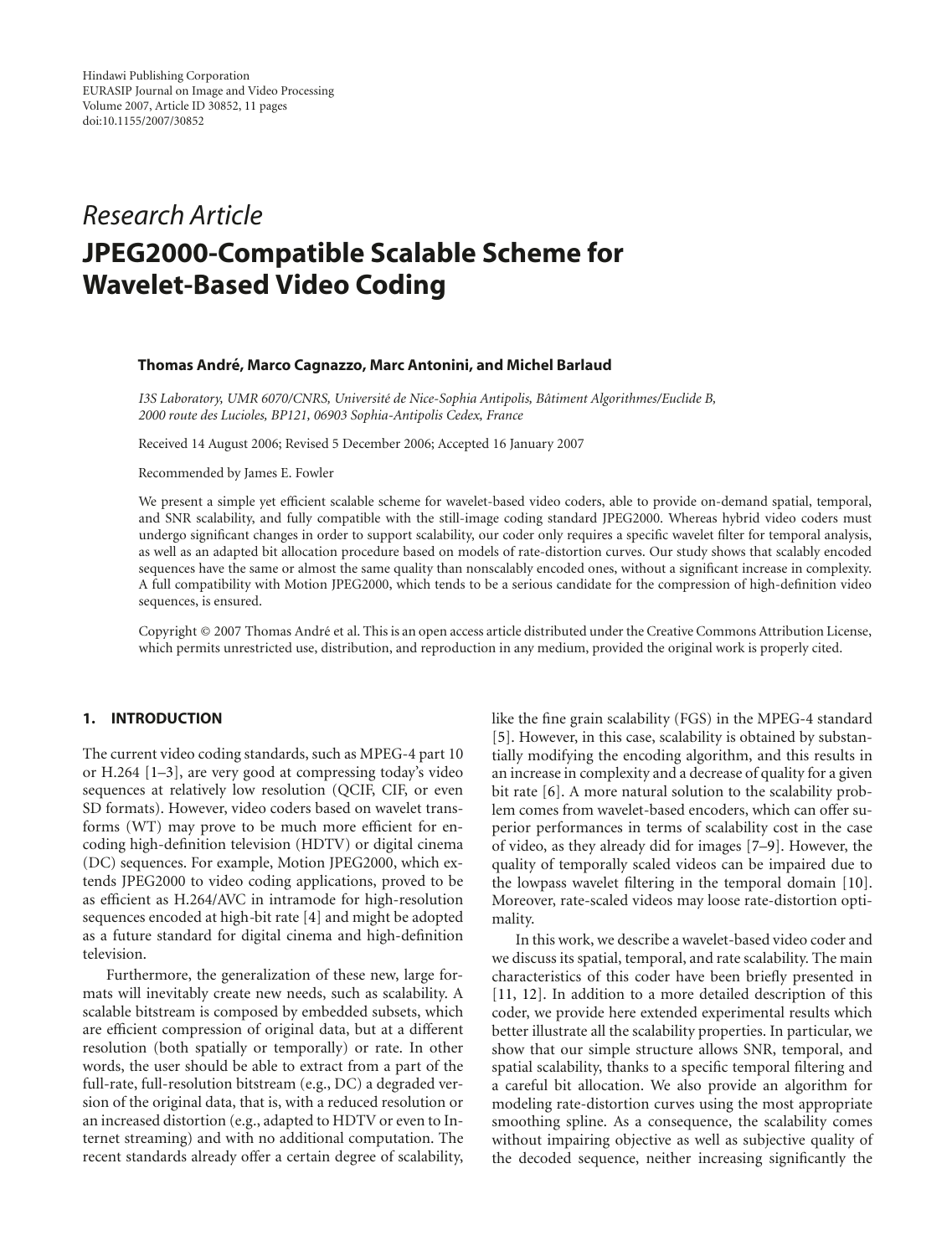

<span id="page-1-0"></span>FIGURE 1: General structure of the proposed encoder.

encoding algorithm complexity. The result is a high scalability, which is transparent in terms of quality and complexity that is what we call *smooth scalability*.

Let us first describe briefly the principles of wavelet-based video coding through the example of the coder presented in [Figure 1.](#page-1-0) Wavelet transforms proved to be very powerful tools for still-image coding. WT-based encoders achieve better performances than those based on discrete cosine transforms (DCT) in terms of compression rate. WT can also be easily used for a multiresolution analysis, which is the key to scalability features. For these reasons, much attention has been devoted to WT-based video coding. In the proposed scheme, the input video data firstly undergo a temporal analysis based on the motion-compensated lifted wavelet transform. The motion information is encoded losslessly using EBCOT [\[9\]](#page-9-7) and the remaining available bit budget is distributed among the temporal subbands (SB) using a modelbased optimal bit allocation algorithm. In the temporal domain, motion-compensated lifting schemes [\[13](#page-9-11)[–16](#page-9-12)], mostly based on the 5/3 wavelet kernels (also called (2, 2) lifting scheme), obtain better performances than uncompensated temporal WT. However, whereas the temporal analysis of hybrid coders requires one motion vector field (MVF) per frame and is very flexible, the 5/3 temporal wavelet analysis requires  $4(1 - 2^{-L})$  MVFs per frame in average, when the number of decomposition levels is *L*. This number halves if symmetrical MVF are used (usually with a negligible loss in motion compensation accuracy), but it is still a high penalty. An alternative is to change the temporal filter, using a lifting scheme without update step, from now on indicated as (2, 0) lifting scheme. This filter has been presented in [\[10](#page-9-8), [17\]](#page-9-13) and its possible adoption into the standard JVT-SVC [\[18](#page-9-14)] is under study [\[19](#page-9-15)]. The expression of the motion-compensated temporal highpass and lowpass filters of the (2, 0) lifting scheme is the following:

$$
h_k[\mathbf{m}] = x_{2k+1}[\mathbf{m}] - \frac{1}{2} (x_{2k}[\mathbf{m} + \mathbf{v}_{2k+1-2k}(\mathbf{m})]
$$
  
+  $x_{2k+2}[\mathbf{m} + \mathbf{v}_{2k+1-2k+2}(\mathbf{m})]),$   

$$
l_k[\mathbf{m}] = x_{2k}[\mathbf{m}],
$$
 (1)

where  $x_k$ ,  $h_k$ , and  $l_k$  are, respectively, the *k*th input frame, high-frequency coefficient and low-frequency coefficient, and  $\mathbf{v}_{i\rightarrow j}(\mathbf{m})$  is the motion vector that displaces the pixel **m** of the image  $x_i$  to the corresponding pixel in the image  $x_i$ . The lowpass filtering is then reduced to a simple temporal subsampling of the original sequence. These filters reduce the number of required motion vectors, and leave the lowpass subband unaltered in case of unprecise motion compensation. We observe that the (2, 0) lifting scheme is related to the unconstrained motion-compensated temporal filter (UMCTF) framework [\[20](#page-10-0)], which is characterized by adaptive choice of lowpass filter between a so-called delta filter and a more traditional averaging filter (in [\[20](#page-10-0)] it is Haar). The delta-filter in the UMCTF framework is a pure subsampling (like in our scheme) and the choice between the deltafilter and the averaging filter depends on the video motion content. This adaptation allows a better representation of fast motion in the case of very low frame rate. In our scheme the lowpass filter is not adaptively chosen, since we assume that when temporal scalability is requested, the reference video sequence is the pure subsampling of the original one. In this case, a pure subsampling temporal filter minimizes the scalability cost, as we will show later on.

As far as spatial stage is concerned, we use a JPEG2000 compatible algorithm handling the spatial analysis as well as the encoding process. As a consequence, the available resources are automatically allocated among the different spatial subbands. On the other hand, the bit allocation between the temporal subbands remains to be done. To do so, the knowledge of the rate-distortion (RD) curve of each temporal subband is required, and the estimation of these curves is computationally heavy. Furthermore, a high precision is required in order to obtain regular, differentiable curves. For these reasons, model-based algorithms are desirable as long as they can combine computational efficiency with robustness and accuracy. According to these ideas, the model-based algorithm described in Sections [2](#page-2-0) and [3](#page-3-0) performs an optimal bit allocation using spline models of RD curves. This algorithm only needs the computation of a few points for each RD curve, and interpolates them by a cubic spline. The spline modeling allows a concise yet accurate representation of the RD curves and has a very low complexity.

Once the temporal analysis and the bit allocation have been performed, the low-frequency (LF) subbands undergo a spatial WT using the 9*/*7 filters [\[21\]](#page-10-1). If spatial scalability is required, the high-frequency (HF) subbands undergo the same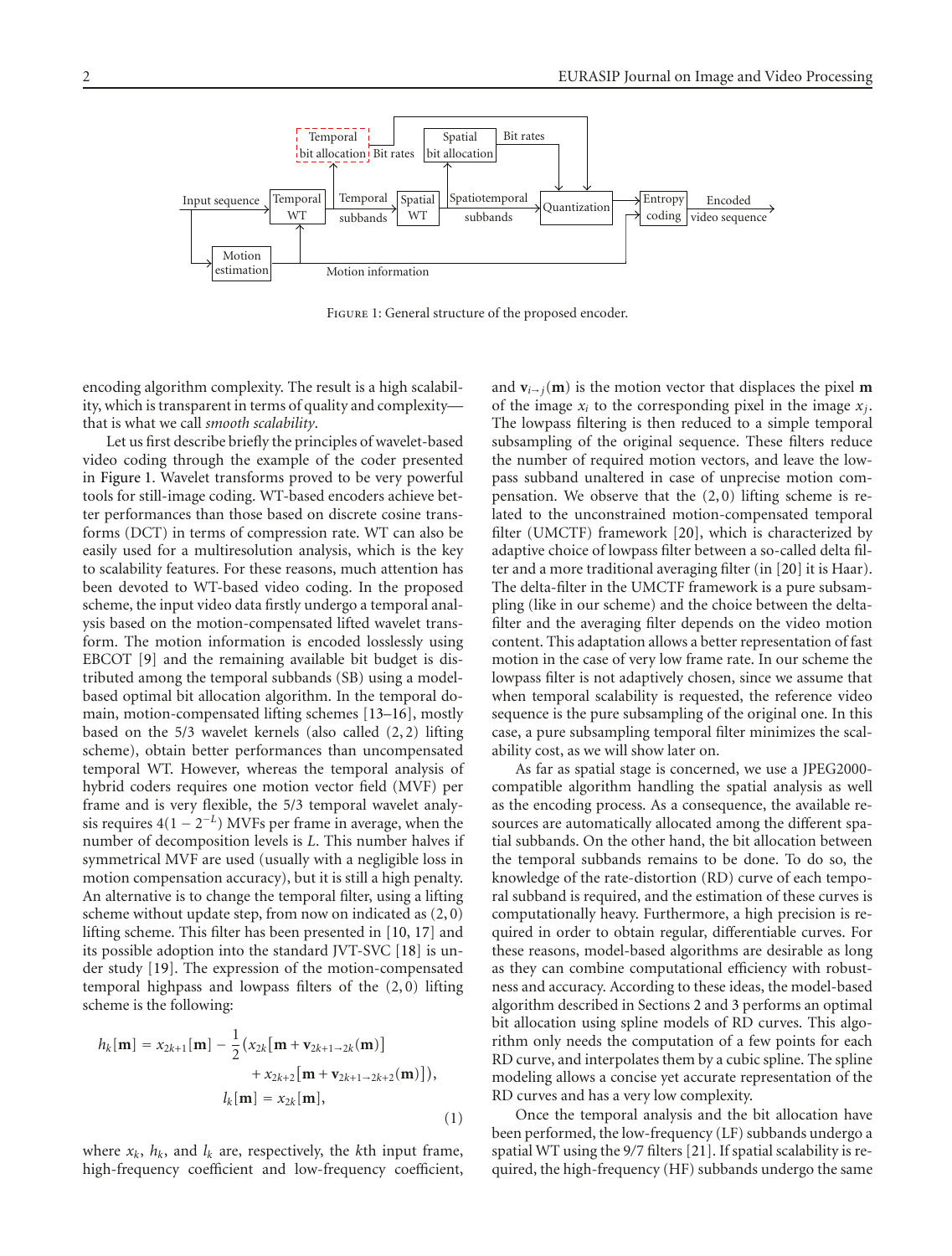spatial transform. The MQ coder of EBCOT is then used to encode all subbands as well as motion vectors. The full JPEG2000 compatibility of the whole coder is thus ensured.

At first sight, it seems that the video coder described above is already completely scalable. Indeed, spatial and temporal scalability are natively supported thanks to the use of spatiotemporal wavelet transforms, and rate scalability is a feature of EBCOT. However, we show in [Section 4](#page-5-0) that some specific operations are needed in order to limit, or possibly to cancel out, the performance losses due to scalability.

The remaining of the paper is organized as follows. In [Section 2,](#page-2-0) we introduce the problem of temporal bit allocation and review some existing approaches. We also present optimal algorithms for rate and quality allocation based on RD curves. In [Section 3,](#page-3-0) we present an improvement to the previous algorithms by introducing a model for RD curves based on splines. In [Section 4,](#page-5-0) we investigate the possibilities of the proposed video coder in terms of scalability. Finally, [Section 5](#page-8-0) concludes the paper.

#### <span id="page-2-0"></span>**2. RESOURCE ALLOCATION**

The temporal analysis produces several types of temporal subbands, according to the wavelet transform used and the number of decomposition levels. We will consider a dyadic one-dimensional decomposition on *N* levels resulting in  $M = N + 1$  subbands: *N* high-frequency (HF) and 1 lowfrequency (LF). The problem arises of assigning the coding resources to the subbands, so that either the distortion is minimized for a given target bit-rate, or the bit-rate is minimized for a given target quality.

Analytic solutions have been proposed in the literature in the hypothesis of high bit-rate, but in the general case, this problem is not trivial. On the other hand, methods based on empirical RD curves analysis do not require any assumption on the target bit-rate, and thus have been widely used. Shoham and Gersho proposed in [\[22](#page-10-2)] an optimal algorithm with no restriction on bit-rate, at the expense of a high computational cost since it requires the computation of the RD characteristics for each possible quantization step. Ramchandran and Vetterli presented in [\[23\]](#page-10-3) an RD approach to encode adaptive trees using generalized multiresolution wavelet packets. The most recent still image compression standard JPEG2000 is based on the EBCOT algorithm, which divides the wavelet coefficients into code blocks, and then defines an optimality condition on their RD curves which assures the minimum distortion of reconstructed image.

In the following, we recall a general bit allocation algorithm based on analytical RD curves, and we provide a method to obtain these curves from experimental data. Both the rate allocation and the distortion allocation points of view are considered.

#### *2.1. The rate allocation problem*

Let us first suppose that the user wants to optimize the reconstruction quality for a given target bit-rate. The problem is to find a suitable set of bit-rates  $\mathbf{R} = \{R_i\}_{i=1}^M$  (where  $R_i$ 

is the bit-rate assigned to the *i*th subband) so that the resulting distortion  $D(\mathbf{R})$  of the reconstructed sequence is minimized. Of course there is a constraint on the total available bit-rate.

In the case of orthogonal subband coding, Gersho and Gray showed [\[24](#page-10-4)] that the global distortion can be expressed as a sum of the subbands distortions:

$$
D(\mathbf{R}) = \sum_{i=1}^{M} D_i(R_i), \qquad (2)
$$

where  $D_i(R_i)$  is the RD curve for the *i*th subband, and it has to be computed or estimated in some way. We notice that we do not use orthogonal filters, but the previous formula can be extended [\[25](#page-10-5)] by using filter weights *wi* which account for the nonorthogonality:

<span id="page-2-1"></span>
$$
D(\mathbf{R}) = \sum_{i=1}^{M} w_i D_i(R_i).
$$
 (3)

The minimization of the distortion is subject to a constraint on the total bit-rate of the subbands,  $R_{SB}$ , which should be equal to or smaller than a target value  $R_{MAX}$ .

The total bit-rate is a weighted sum of subband rates,  $R_{SB} = \sum_{i=1}^{M} a_i R_i$ , where the coefficient *a<sub>i</sub>* is simply the fraction of total pixels in the *i*th subband. Thus, the rate allocation problem consists in finding **R** which minimizes the cost function [\(3\)](#page-2-1) under the constraint  $\sum_{i=1}^{M} a_i R_i \leq R_{\text{MAX}}$ .

This problem can be easily solved using a Lagrangian approach. We introduce the Lagrangian functional  $J(\mathbf{R}, \lambda)$ :

$$
J(\mathbf{R},\lambda)=\sum_{i=1}^M w_i D_i(R_i)-\lambda\bigg(\sum_{i=1}^M a_iR_i-R_{\text{MAX}}\bigg). \qquad (4)
$$

In the hypothesis of differentiability, by imposing the zerogradient condition, we find that the resulting optimal rate allocation vector  $\mathbf{R}^* = \{R_i^*\}_{i=1}^M$  verifies the following set of equations:

<span id="page-2-2"></span>
$$
\frac{w_i}{a_i} \frac{\partial D_i}{\partial R_i}(R_i^*) = \lambda \quad \forall i \in \{1, ..., M\},\tag{5}
$$

where  $\lambda$  is the Lagrange multiplier. Equation [\(5\)](#page-2-2) states that the optimal rates correspond to points having the same slope on the "weighted" curves  $(R_i, (w_i/a_i)D_i)$ . Note that  $\lambda \leq 0$ since the RD curves are decreasing.

Let us introduce the set of functions  $R_i(\lambda)$ , defined implicitly by the following equation:

$$
\frac{w_i}{a_i} \frac{\partial D_i}{\partial R_i}(R_i) \Big|_{R_i = R_i(\lambda)} = \lambda.
$$
 (6)

The value of  $R_i(\lambda)$  is the rate of the *i*th subband which corresponds to a slope  $\lambda$  on its weighted RD curve. The rate allocation problem consists in finding the slope value  $\lambda^*$  so that

$$
\sum_{i=1}^{M} a_i R_i(\lambda^*) = R_{\text{MAX}}.\tag{7}
$$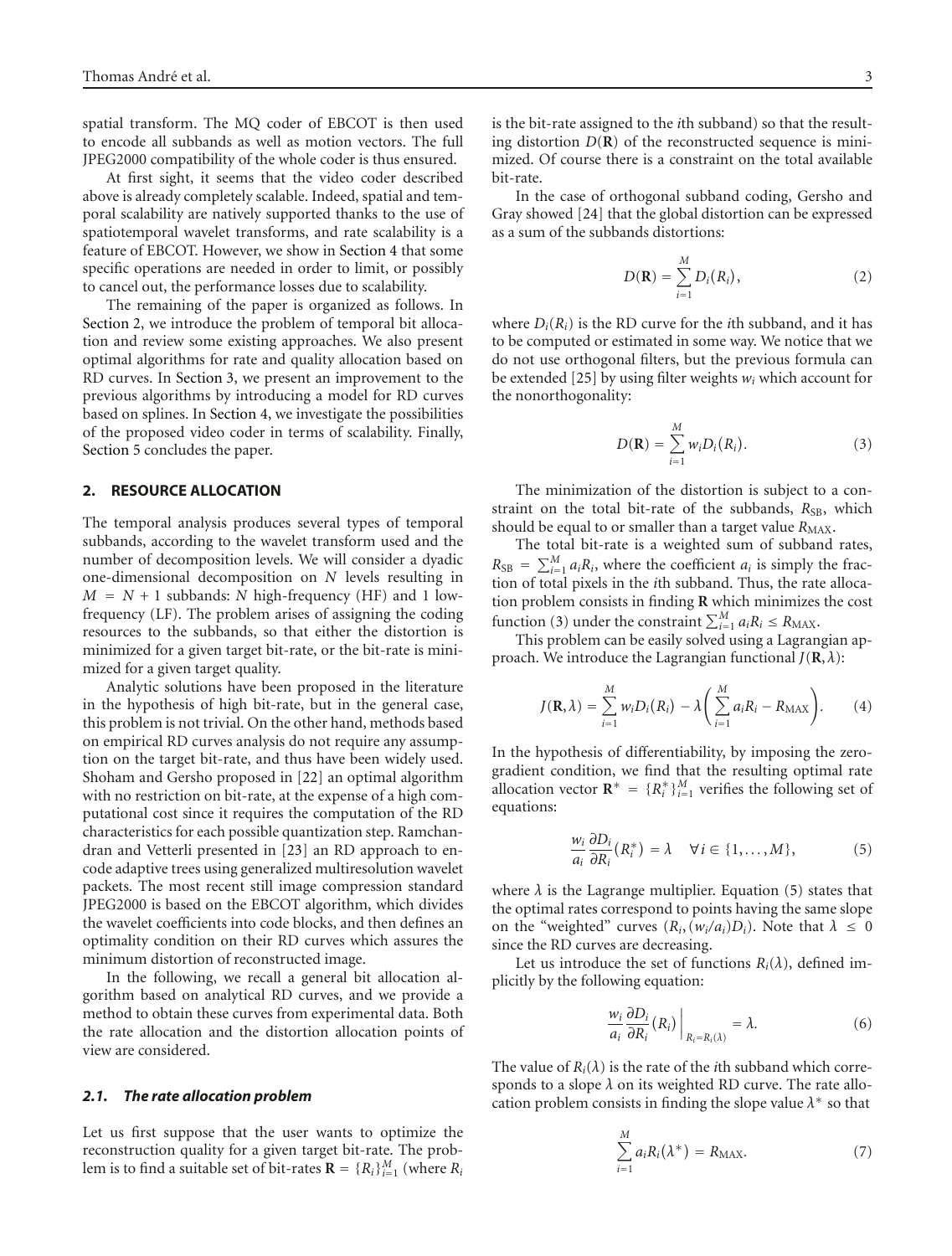Simple algorithm exists which allows to find *λ*∗, among which we can mention the bisection method, the Newton method, the Golden Section method, the Secant method. These algorithms usually converge after 3 to 6 iterations, and their complexity is negligible if compared to the other parts of video coder such as motion estimation and compensation.

Note that this algorithm converges to the optimal solution if and only if the curves  $D_i(R_i)$  are both differentiable and convex.

#### *2.2. The quality allocation problem*

So far, only the problem of rate allocation has been considered. However, for some applications requiring for example a minimum level of quality, the constraint must be applied on the distortion instead of the bit-rate. This problem turns out to be very similar to the rate allocation problem and can be solved in a very similar way.

Indeed, the cost function to be minimized is now the total bit-rate allocated to the subbands  $R_{SB} = \sum_{i=1}^{M} a_i R_i$ , under a constraint on the global distortion:

$$
D(\mathbf{R}) = \sum_{i=1}^{M} w_i D_i(R_i) \leq D_{\text{MAX}}.\tag{8}
$$

We write the following Lagrangian functional:

$$
J(\mathbf{R},\lambda) = \sum_{i=1}^{M} a_i R_i - \lambda \left( \sum_{i=1}^{M} w_i D_i(R_i) - D_{\text{MAX}} \right)
$$
 (9)

and, by imposing again the zero-gradient condition, we obtain

$$
\frac{w_i}{a_i} \frac{\partial D_i}{\partial R_i}(R_i^*) = \frac{1}{\lambda} \quad \forall i \in \{1, \dots, M\}.
$$
 (10)

This means, once again, that the optimality condition is the uniform slope on the weighted curves  $(R_i, (w_i/a_i)D_i)$ . The optimal bit-rates  $R_i^*$  are then determined using the algorithms presented in the previous section.

#### *2.3. Obtaining the rate-distortion functions*

The algorithms presented in the previous sections not only require the knowledge of the RD curve of each subband, but also suppose that these curves are differentiable, convex, and accurate enough. A crucial step of the bit-allocation algorithm is thus the estimation of each subband's RD curve.

A first and simple approach consists of evaluating each curve at many points: each subband must be encoded and decoded several times at different rates, and the resulting distortions computed and stored. Unfortunately, in order to obtain accurate estimates of each curve in the whole range of possible bit-allocation values, many test points are required. So this approach is extremely complex. Furthermore, such experimental RD curves are found to be much irregular, especially at low bit-rates, and consequently they can easily result not convex nor differentiable, and the allocation algorithms lack robustness.

To circumvent this difficulty, some approaches have been proposed which do not require RD curves to be estimated. A first analytical approach is due to Huang and Schultheiss, who stated the theoretical optimal bit allocation for generic transform coding in the high-resolution hypothesis [\[26](#page-10-6)]. They derived a formula which defines the optimal bit-rate to be allocated to each set of data, depending on their variances. Unfortunately, this solution only holds when a high rate is available for encoding. Later, Parisot et al. proposed in [\[27](#page-10-7)] a model of scalar-quantized coefficients using generalized Gaussian models. Using these different models leads to a complexity reduction of the allocation algorithms, and improves their robustness. Unfortunately, these solutions only hold under strong hypotheses, for example, on the total bitrate, or the quantizer being used. The hypotheses drawn have a limited domain of validity which causes the allocation to be quite imprecise at low bit-rate.

In the following, we propose a model for RD curves which improves the tradeoff between robustness, accurateness, and complexity, and remains valid for the most general case.

#### <span id="page-3-0"></span>**3. MODEL-BASED BIT ALLOCATION USING SPLINES**

In this section, we propose an analytical model for RD curves which allows the implementation of a data-driven and model-based allocation algorithm. In this way, we try to combine the precision and accuracy of techniques based on experimental data, with the robustness, computational efficiency, and flexibility of model-based methods, while guaranteeing the convexity and differentiability of the obtained RD curves.

Splines are particularly well-suited for this purpose, because they are designed to allow a smooth switching between continuous and discrete representations of a signal. Since their first introduction by Schoenberg [\[28,](#page-10-8) [29\]](#page-10-9), they have been successfully used in many problems of applied mathematics and signal processing [\[30\]](#page-10-10).

A spline of degree *n* is a piecewise polynomial function of degree *<sup>n</sup>*, which is continuous together with its first *<sup>n</sup>* <sup>−</sup> <sup>1</sup> derivatives. Splines, and in particular cubic splines, proved to be very effective in solving the interpolation problem. In other words, given a set  $\mathcal{S}_N$  of *N* points  $\{(x_k, y_k)\}_{k=1,\dots,N}$ , it is possible to find the spline passing through them with a very low complexity. Moreover, the resulting spline can be analytically described with as few as *N* parameters and it has a pleasantly smooth aspect. In particular, the cubic interpolating spline minimizes the curvature of the resulting function.

However, some adjustment is needed in order to use spline to efficiently interpolate RD curves in the general case. Indeed, the set of RD points obtained experimentally is usually quite irregular, especially at low bit-rates. Interpolating those points directly could result in a nonmonotonic, nonconvex curve, which would cause the algorithms proposed in [Section 2](#page-2-0) to fail.

In order to solve this problem, smoothing splines can be used instead of interpolation splines. Considering the set of points  $a\delta_N$ , the solution of the interpolation problem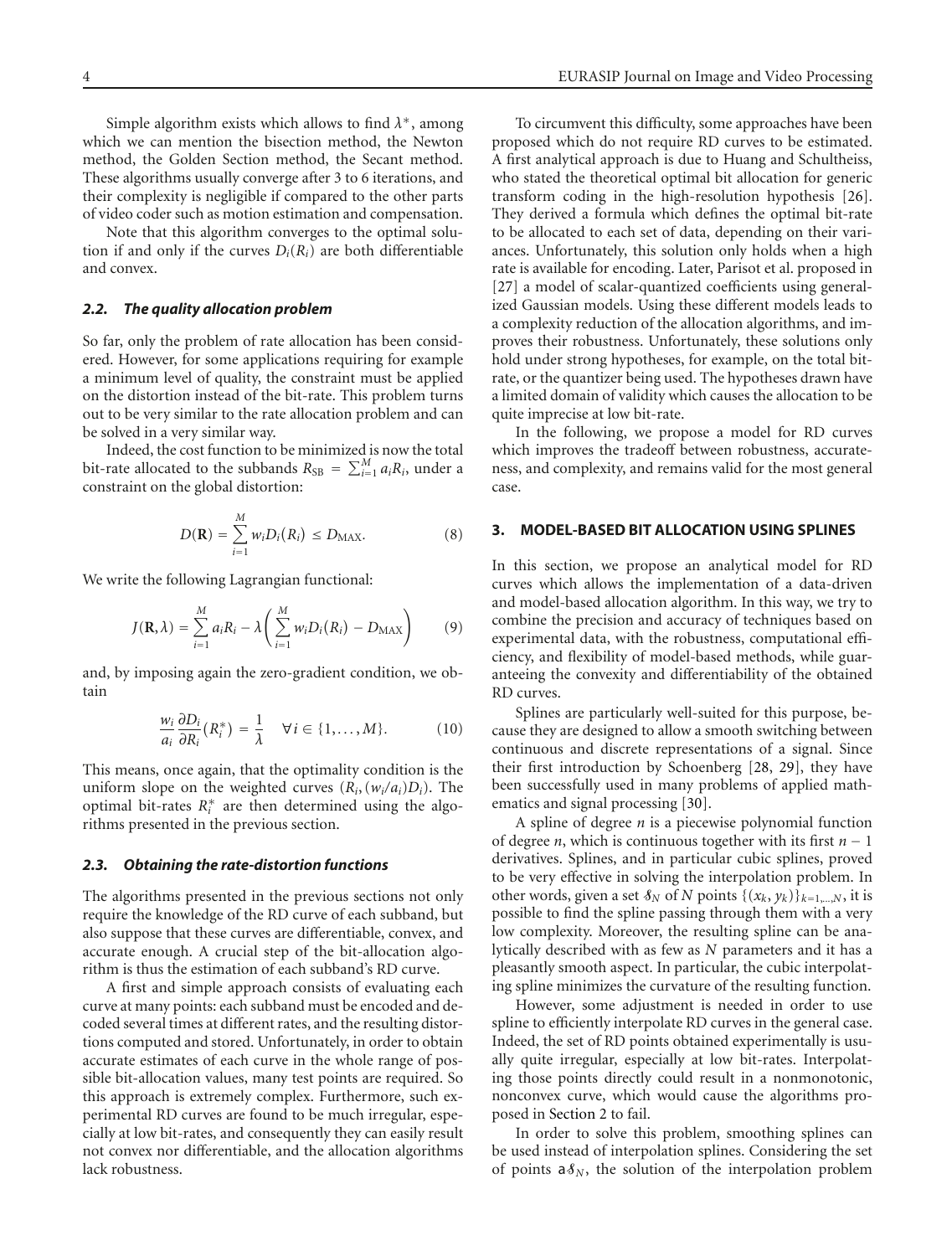<span id="page-4-2"></span><span id="page-4-1"></span>

FIGURE 2: (a) The smoothing-spline curve seems to match perfectly the "experimental" curve: spline approximations of an "experimental" RD curve (solid curve) composed by 200 points computed experimentally. The interpolation-spline curve (dotted curve) and the smoothingspline curve (dashed curve) have been obtained by interpolating the 7 marked points. Moreover, (b) its derivative fits better to the real data than the interpolation-spline curve: derivatives of the RD curves presented above. The derivatives of the spline curves (dotted and dashed) have been computed analytically from the expression of the original curves. The obtained RD curve and its derivative are smooth and continuous.

is the spline function  $s(x)$  which sets at zeros the quantity  $\sum_{k=1}^{N} (y_k - s(x_k))^2$ . If the sample points are affected by error or noise, a tight interpolation of them easily results in an irregular (i.e., nonmonotonic or nonconvex) spline. If we relax the interpolation condition and impose a regularity constraint, much better results can be obtained. Let us consider the following criterion to minimize:

$$
J(s(\cdot),\lambda) = \sum_{k=1}^{N} (y_k - s(x_k))^2 + \lambda \int_{-\infty}^{+\infty} [s^{(2)}(x)]^2 dx.
$$
 (11)

In this criterion, there is a first term which imposes that the solution should pass close to the experimental point, and a second one which is (with very good approximation) close to the function curvature. Minimizing this criterion means finding a function passing close to the test points but which is regular. The parameter  $\lambda$  controls the balance between the two constraints. The greater  $\lambda$ , the greater the penalty on the energy of the second derivative, and the smoother the final curve result.

It has been shown [\[31\]](#page-10-11) that the solution of the minimization problem [\(11\)](#page-4-0) is a cubic spline. This kind of spline is called "smoothing spline," and fast calculation techniques exist [\[32](#page-10-12)] which efficiently find the smoothing spline for an assigned set  $\mathcal{S}_N$  and a value of  $\lambda$ .

At this point, only a suitable value for  $\lambda$  remains to be found, so that the obtained spline curve is the convex, monotonic, and as close as possible to the sample points. The algorithm we propose starts by computing the spline interpolating  $\delta_N$ , that is, a smoothing spline with  $\lambda = 0$ . If it is already regular (i.e., monotonic and convex), it is retained as parametric representation of the RD curve. Otherwise, we set  $\lambda$  to some small value and look for the smoothing spline minimizing *J*. The algorithm continues iteratively: if the obtained spline is regular, it exits; otherwise  $\lambda$  is incremented and a new smoothing spline is computed. It is worth noting that the algorithm usually converges after a few iterations (less than 10), and that in any case its complexity remains small<sup>1</sup> compared to the global complexity of the encoder.

<span id="page-4-0"></span>Many experiments were carried out in order to verify the efficiency of the model, and in all of them spline proved to provide a very good fit to any RD curve. This was not obvious because, for example, the lowest frequency SB has usually a very steep RD curve for the lower range of rate and much more flat curves for higher rates, while high-frequency SBs generally have regular RD curves. Nevertheless, the proposed approach is able to represent any RD curve accurately, usually using as few as 7 to 10 points.

An example is shown in Figure  $2(a)$ , where we report as a reference the "experimental" RD curve for the highest frequency SB computed on the first 16 frames of the *foreman* sequence (solid line), obtained by the (2, 2) temporal filter. This curve has been obtained by encoding and decoding the

<sup>&</sup>lt;sup>1</sup> This is because in any case the number of points in  $\delta_N$  is very small, for example, with respect to the number of samples of the corresponding subband.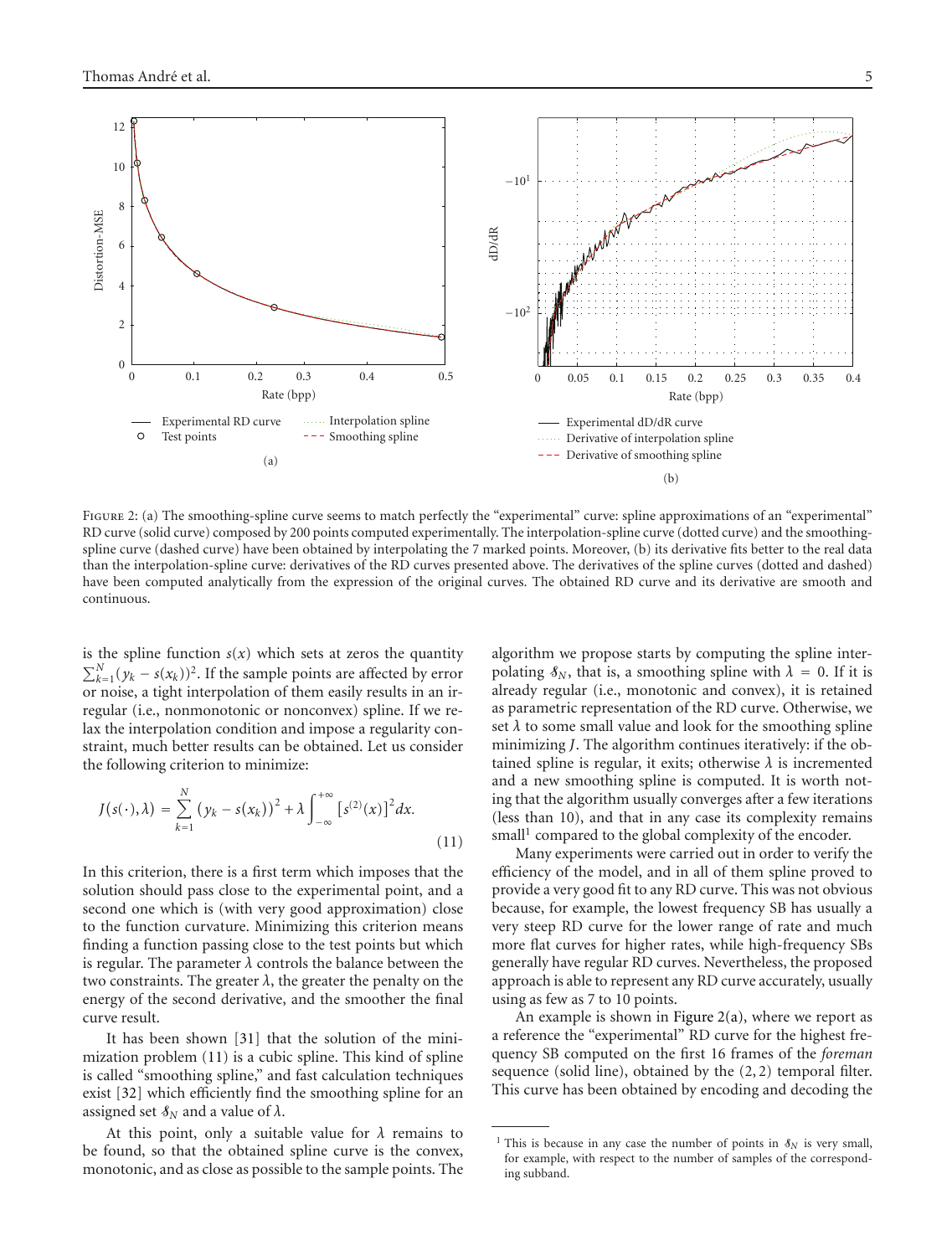SB at 200 different rates. On the same graph, we reported the spline representations of this curve as well (dotted lines). These curves have been obtained by using just 7 points, namely, those highlighted with a circle. We used both interpolation and smoothing splines, and the results in both cases appear to be satisfactory, as the original curve and its parametric representations are almost indistinguishable. One can notice that the smoothing spline curve is convex, whereas the interpolation spline is not.

In [Figure 2\(b\),](#page-4-2) we reported the first derivatives of the same experimental curve and of the splines. The experimental derivative must be approximated from the 200 experimental points, whereas the computation of the spline derivatives can be easily accomplished analytically. The resulting spline curves have not the irregularities which characterize the experimental data. It means that when the allocation algorithm looks for points with the same derivative, we have more robust results, especially at low bit rates.

To conclude this section, we stress that the proposed algorithm was validated by using it in order to model the RD curves of the *spatial* SBs of the WT of natural images. We found that it is able to provide smooth and regular curves in this case as well, even though the statistics of spatial SBs are usually quite different to those of temporal SBs. This is an additional confirmation of the robustness of our algorithm.

#### <span id="page-5-0"></span>**4. SCALABILITY**

In a general way, a scalable bitstream has lower performance than what can be reached by encoding directly the sequence at the desired resolution, frame-rate, and bit-rate. So we call *scalability cost* the difference between the quality (expressed in terms of PSNR) of the scalable bitstream decoded at a different resolution, frame-rate, or bit-rate from the original, and the quality that could have been achieved by directly encoding the original sequence with the desired parameters. A smoothly scalable encoder should have a null or very little scalability cost, that is, the same (or almost the same) performances of its nonscalable version. Moreover, we have also to take into account that introducing scalability into a video encoder means increasing its complexity. The smoothly scalable encoder should on the contrary have a complexity comparable to its nonscalable counterpart.

In [\[6](#page-9-5)], Li deeply investigated this problem, in the general case and more specifically for MPEG-4 fine grain scalability (FGS). He showed that the hybrid video coders are usually strongly affected by the scalability cost. For example, a gap of several dB of PSNR separates MPEG-4 FGS from its nonscalable version (in particular for temporal scalability). WT-based encoders have a much easier job with scalability, thanks to the multiresolution analysis properties. Nevertheless, some problems remain to be solved, mainly related to bit allocation and lowpass filtering effects.

In the following, we show that the video coder presented above is *smoothly scalable* provided that the bit-allocation algorithm is slightly modified. The resulting coder is capable of achieving almost the same performances as the nonscalable version, and at almost the same computational cost. In all the

experiments, we used a simple motion description, based on  $16 \times 16$  blocks at quarter-pixel precision.

We will use the following notations. Let  $R^{(0)}$  be the bit budget available for the subbands. The nonscalable encoder must distribute these resources between the *M* SBs, finding the optimal rates vector  $\mathbf{R}^{(0)} = \{R_i^{(0)}\}_{i=1}^M$ , under the constraint  $\sum_{i=1}^{M} a_i R_i^{(0)} = R^{(0)}$ , where  $R_i^{(0)}$  is the rate allocated to the *i*th subband when the total available rate is  $R^{(0)}$ .

#### *4.1. Rate scalability*

The rate scalability should allow to decode the bitstream at a set of predefined rates  $R^{(n)} < \cdots < R^{(1)}$  different from the encoding rate  $R^{(0)}$ . Since the *i*th spatiotemporal SB is scalably encoded using EBCOT, we could truncate its bitstream at any arbitrary rate  $R_i^{(j)}$ , provided that  $\sum_{i=1}^{M} a_i R_i^{(j)} = R^{(j)}$ . However, with such a simple strategy, if the sequence is decoded at the *j*th rate, we lose optimality of the bit allocation.

To overcome this problem, we perform in advance the bit allocation for each target rate  $R^{(j)}$ , which computes the optimal vector  $\mathbf{R}^{(j)} = \{R_i^{(j)}\}_{i=1}^M$ . The allocation must be repeated for each one of the *n* target rates, until *n* optimal rate vectors are obtained for each SB. Then, as shown in [Figure 3,](#page-6-0) we can encode the *i*th subband with the *n* quality layers corresponding to the rates  $R_i^{(j)}$  (for  $j = 1, ..., n$ ). Finally, we regroup all the layers corresponding to the same level. Thus, in order to decode the sequence at the given rate  $R^{(j)}$ , we simply decode each SB at the quality level *j*.

In order to evaluate the cost of this scalability method, we compared the PSNR of the test sequences encoded and decoded at the same rates, with the following two methods: the first one consists in encoding each sequence separately for each target rate; the second consists in producing only one scalable bitstream for each sequence, and then decoding it for each rate. It appears that, regardless of the demanded rate, the scalable compressed video is almost identical to the nonscalable one, since the SBs allocation is optimal in both cases. The only difference is the additional headers required for the quality layers. As an example, experimental results for several test sequences are reported in [Table 1.](#page-6-1) For several target bit-rates, this table shows the PSNR achieved by the proposed coder with no rate scalability, as well as the PSNR loss observed for the same bit-rate when the quality scalability is enabled. In all test configurations, we noted that the proposed method assures a very little and practically negligible performance degradation, always inferior to 0.1 dB, increasing with the decoded bit-rate.

We note that the motion information is not affected by the rate scalability, as we still need the same vectors than for the nonscalable case. We also stress that the proposed method only requires the allocation algorithm to run *N* times instead of once, if *N* quality layers are needed. If the bit-allocation algorithm is model-based, its complexity is negligible, much lower than the one of the motion estimation or the wavelet transform.

In conclusion, introducing rate scalabilty does not affect reconstructed sequence quality, neither requires a significant increase in complexity in the proposed encoder.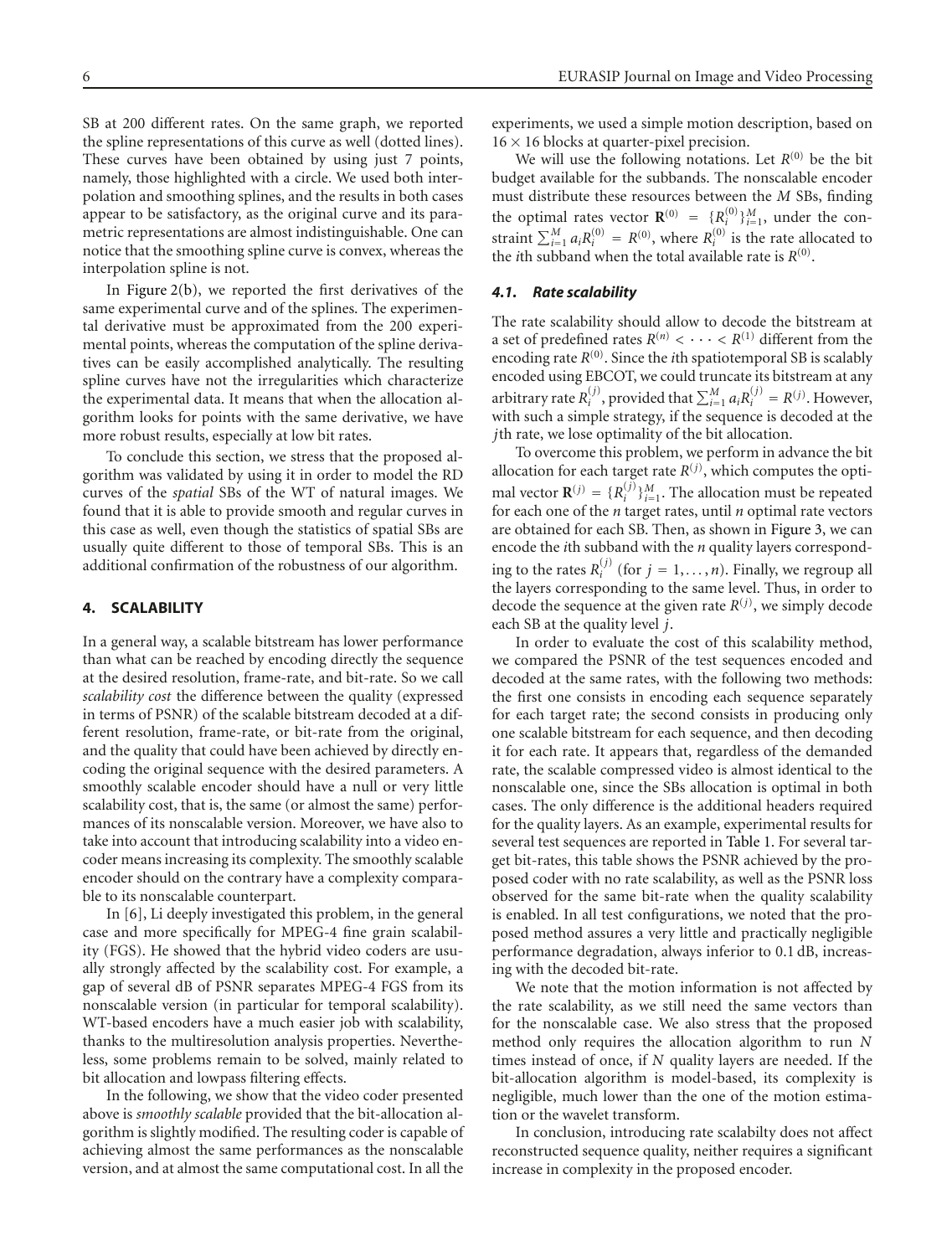<span id="page-6-1"></span>

| TABLE 1: PSNR (dB) achieved by the nonscalable version of the coder, and cost (dB, in bold) of the rate scalability, for several CIF sequences. |  |  |
|-------------------------------------------------------------------------------------------------------------------------------------------------|--|--|
| A 3-level (2,0) temporal wavelet transform was used. The block matching was performed using 16 × 16 blocks and a quarter-pixel precision.       |  |  |

| Rate (kbps) | 300         | 500         | 750         | 1000        | 1200        |
|-------------|-------------|-------------|-------------|-------------|-------------|
| Flower      | 22.71(0.00) | 25.76(0.03) | 28.00(0.05) | 29.67(0.06) | 30.75(0.07) |
| Foreman     | 29.75(0.00) | 33.45(0.03) | 35.61(0.03) | 37.06(0.05) | 37.97(0.05) |
| Mobile      | 23.06(0.01) | 25.79(0.03) | 27.95(0.03) | 29.53(0.05) | 30.49(0.06) |
| Waterfall   | 31.81(0.00) | 34.54(0.04) | 36.86(0.03) | 38.36(0.03) | 39.20(0.03) |



<span id="page-6-0"></span>Figure 3: Optimal bit allocation for rate scalability. Example with 3 temporal decomposition levels (4 subbands, H, LH, LLH, and LLL) and *n* quality layers. The bit-allocation algorithm is repeated for each target rate *R*(*i*) corresponding to a quality layer *i* (dashed parts). Thus, *n* sets of optimal rates are computed for each subband (dotted parts).

## *4.2. Temporal scalability*

The proposed video coder makes use of a temporal waveletbased multiresolution analysis. Thus, it is straightforward to obtain a temporal subsampled version of the compressed sequence from the encoded bitstream, by decoding selectively the lower temporal SBs.

However, when generic temporal filters are used, such as the 5/3 filters, reconstructing the sequence without the higher temporal SBs is equivalent to reconstructing a subsampled *and filtered* version of input sequence. This temporal filtering causes ghosting and shadowing artifacts. On the contrary, when (*N*, 0) filters are employed, the temporal lowpass filtering is a pure subsampling. Thus, reversing the WT of a sequence without using the higher temporal SBs is equivalent to reversing the WT of its temporal subsampled version. Moreover, the (*N*, 0) filters allow the optimal bit allocation between the SBs to be preserved by the temporal subsampling, since we entirely discard high frequency subbands,

with the residual rate still optimally allocated among surviving bands.

The only problem to deal with is the following. If we simply discard the higher temporal SBs, we loose control on the final total rate. The solution is once again to run the allocation algorithm only for the desired number of temporal SBs, with the suitable target rate. This will generate a new set of quality layers [\(Figure 4\)](#page-7-0). A simple signaling convention can be established for the decoder to choose correctly the quality layers according to the desired level of temporal (and possibly quality) scalability.

We point out that motion vectors can be easily organized in different streams for each temporal scalability layer. Indeed, they can be encoded separately according to the temporal decomposition level, and each temporal scalability layer needs motion vectors from a single temporal decomposition level. We remark that, in this case as well, the complexity increase is only due to the fact that the allocation algorithm has to be run a few more times. But, as mentioned before, its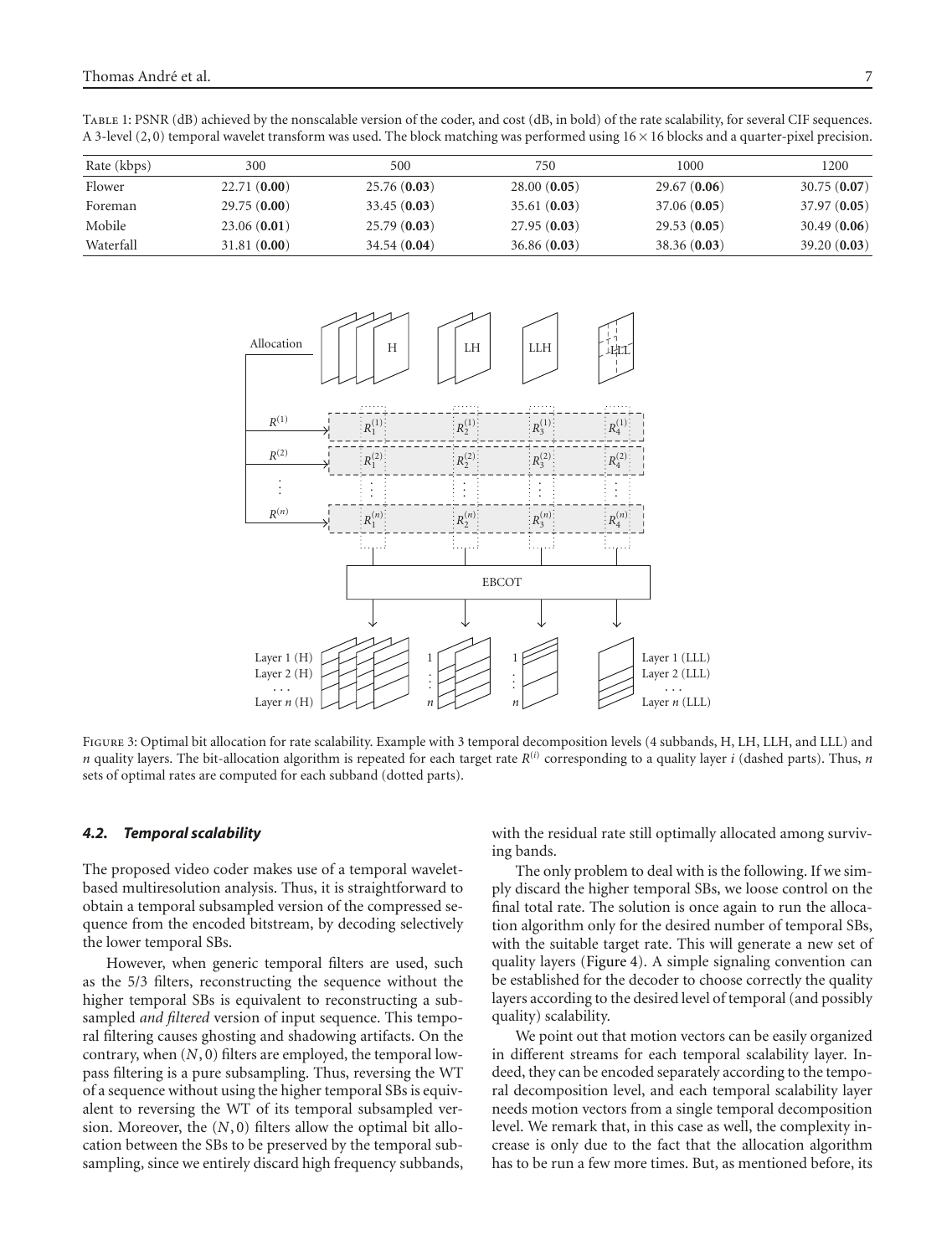

<span id="page-7-0"></span>FIGURE 4: Optimal bit allocation for temporal and quality scalability. Example with 3 temporal decomposition levels (4 subbands, H, LH, LLH, and LLL), 2 available framerates, and *n* quality layers. The allocation process presented in [Figure 3](#page-6-0) (dashed part), which computes *n* rates  $(R_i)_{i=1,\dots,n}$ , is repeated for all but the highpass subbands (dotted part). A new set of *n* optimal rates  $(r_i)_{i=1,\dots,n}$  is then determined. For each subband (excepted for the highpass subband), 2*n* rates are obtained and sorted, defining 2*n* optimal framerate-and-quality layers.

computational cost is negligible with respect to other parts of encoder.

Experiments were made in order to assess the cost of the temporal scalability. We encoded each test sequence at full frame rate, and we decoded it at half the frame rate. Then we compared the results with those obtained by encoding directly the temporal subsampled sequence. The results presented in [Table 2](#page-8-1) show a small scalability cost, not greater

than 0.07 dB, as expected from our theoretical considerations. We also underline that the base layer of the temporal hierarchy is actually the JPEG2000 encoding of the temporal subsampled input sequence. This means that a user can obtain an overview of the encoded sequence with as a simple tool as a JPEG2000 decoder (together with a trivial bitstream parser). This is possible because we use a temporal filter without the update stage.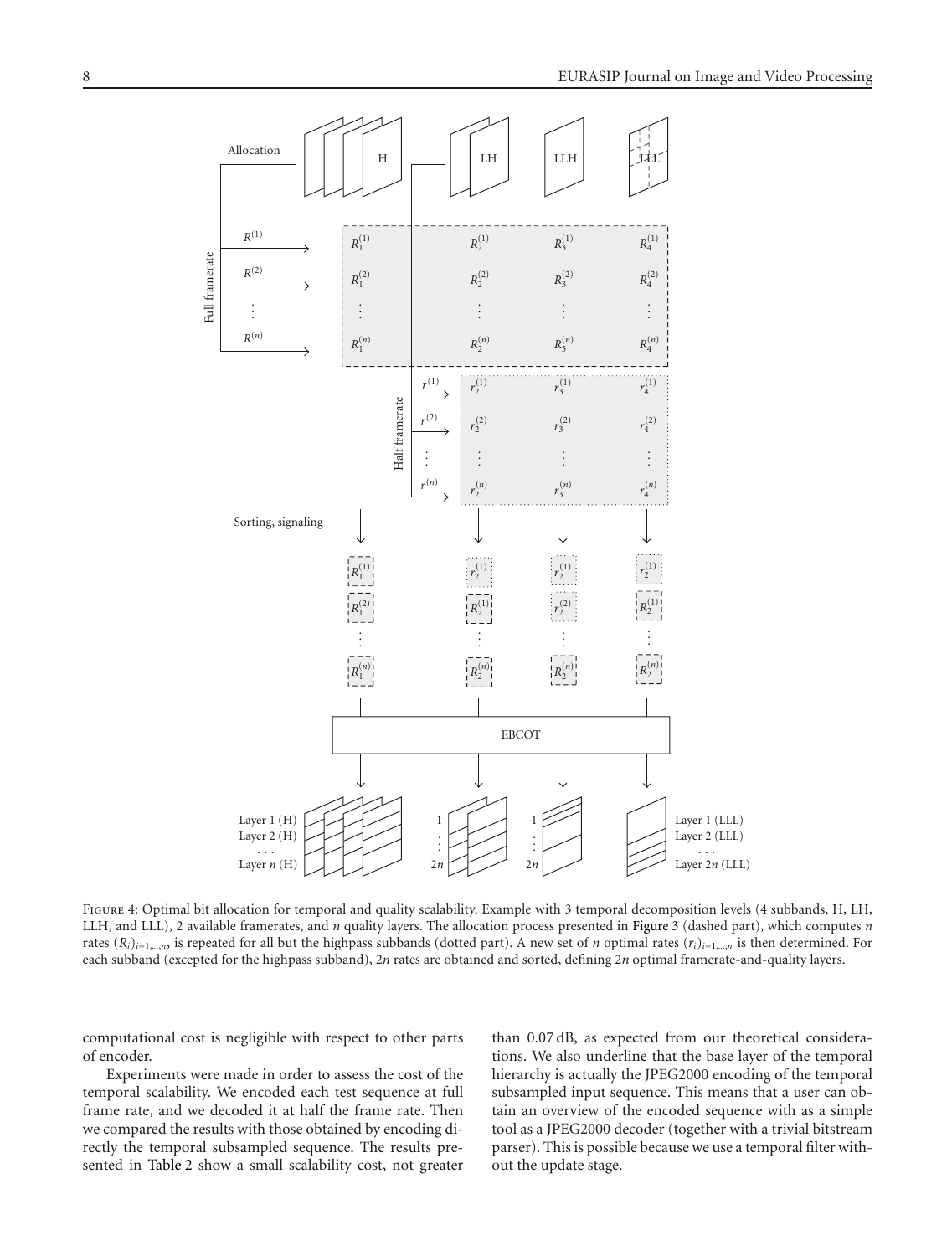| Rate (kbps) | 300  | 500  | 750  | 1000 | 1200 |
|-------------|------|------|------|------|------|
| Flower      | 0.02 | 0.01 | 0.03 | 0.00 | 0.01 |
| Foreman     | 0.07 | 0.07 | 0.06 | 0.05 | 0.05 |
| Mobile      | 0.01 | 0.01 | 0.02 | 0.01 | 0.01 |
| Waterfall   | 0.01 | 0.04 | 0.01 | 0.01 | 0.01 |

<span id="page-8-1"></span>Table 2: Temporal scalability cost (ΔPSNR, dB) for several CIF sequences, (2, 0) lifting scheme.

It is worth noting that if other filters than (*N*, 0) had been used, a much greater performance cost would have been observed, due to the temporal filtering. We present in [Table 3,](#page-8-2) as an example, the results of an experiment similar to the previous one, but performed with the common (2, 2) lifting scheme. We notice a quite high PSNR impairment in this case, up to almost one dB.

#### *4.3. Spatial scalability*

Subband coding provides an easy way to obtain spatial scalability as well: it is sufficient to discard high-frequency SBs (in this case *spatial* high frequencies) to obtain reducedresolution version of the original sequence. The only additional problem is linked to the motion vectors which, in our coder, are not spatially scalable: in our experiments, we simply used the full-resolution motion vectors with half the block-size and half their original values. In order to achieve a smooth spatial scalability, we would need a spatially progressive representation of the motion vectors as well.

However, a fair assessment of the spatial scalability cost is more difficult than the previous cases, because the choice of the reference low-resolution sequence is not straightforward. A raw subsampling, effective in the temporal case, would produce a reference sequence strongly affected by spatial aliasing, and this sequence would be of course a quite poor reference, because of its degraded subjective quality. Therefore, a filtering stage before subsampling seems necessary. However, in this case, the performances would become dependent from choice of the lowpass filter. A reasonable choice is then to use the same filter used in the spatial analysis stage of the encoder, which in our case is the well-known 9*/*7 wavelet filter. This filter produces a pleasantly smooth lowresolution version of the original image, so we can use the sequence of first-level LL bands as reference low-resolution sequence.

With this settings, we run similar experiments to those presented for temporal and quality scalability. We decoded the sequence at a lower resolution and we compared the resulting performance to those obtained by directly encoding the reduced-resolution sequence. We found, in this case as well, a very small scalability cost, usually less than 0.1 dB all over the range of encoding bit-rates. This cost does not take into account the increase in MVFs representation cost, as it becomes zero as far as a spatial scalable representation of them is used.

<span id="page-8-2"></span>Table 3: Temporal scalability cost (ΔPSNR, dB) for several CIF sequences, (2, 2) lifting scheme.

| Rate (kbps) | 300  | 500  | 750  | 1000 | 1200 |
|-------------|------|------|------|------|------|
| Flower      | 0.19 | 0.26 | 0.50 | 0.70 | 0.93 |
| Foreman     | 0.29 | 0.35 | 0.46 | 0.71 | 0.85 |
| Mobile      | 0.17 | 0.21 | 0.47 | 0.61 | 0.79 |
| Waterfall   | 0.19 | 0.28 | 0.48 | 0.62 | 0.81 |

## *4.4. Note on the complexity*

Apart from estimating the RD curves, the bit-allocation algorithm used here consists in finding the optimal rate on each RD curve, for each one of the demanded scalability settings. Thanks to the spline modeling of these curves, this operation is extremely fast, and the iterative algorithm usually converges after 5 iterations or less. Thus, even though this step must be repeated several times according to the temporal scalability needs, its complexity is negligible. This process takes a significant, but not overwhelming, amount of computation time within the complete encoding process. Of course, the complexity of the decoder remains totally unaffected by this algorithm.

## <span id="page-8-0"></span>**5. CONCLUSION**

We have presented in this paper a simple yet efficient scalability scheme for wavelet-based video coder, able to provide ondemand spatial, temporal and SNR scalability, together with compatibility with the JPEG2000 standard. In addition to a specific temporal wavelet filter, the use of a careful, modelbased bit allocation guarantees good performances and optimality in the sense of rate distortion. This is confirmed by tests where we run the *nonscalable* H.264 encoder [\[33\]](#page-10-13) with a motion model similar to the one used in our encoder.

In [Table 4,](#page-9-16) we show the PSNR values achieved by H.264, together with the performance gain of the proposed scheme, that is, the difference between the PSNR of our encoder (the values reported in [Table 1\)](#page-6-1) and that of H.264. We observe that the performances are quite close. Our encoder is only penalized when both the cases of low bit-rates and complex motion occur. In this situation, the current, nonscalable representation of motion vectors adsorbs too much coding resources. We think that with a scalable representation of motion vectors, our coder would benefit from a better tradeoff among MVs and WT coefficients bit-rate. In the other cases, the performances are comparable to those of H.264.

We reported some results for Motion JPEG2000 as well in [Table 5.](#page-9-17) This technique does not use motion compensation, and so it has far worse performances than our coder, which however remains compatible with this standard, since either temporal subbands and motion vectors are encoded with EBCOT.

Of course, the coder would certainly benefit from a more sophisticated motion model (variable-size block matching, scalable motion vector representation, etc.), which would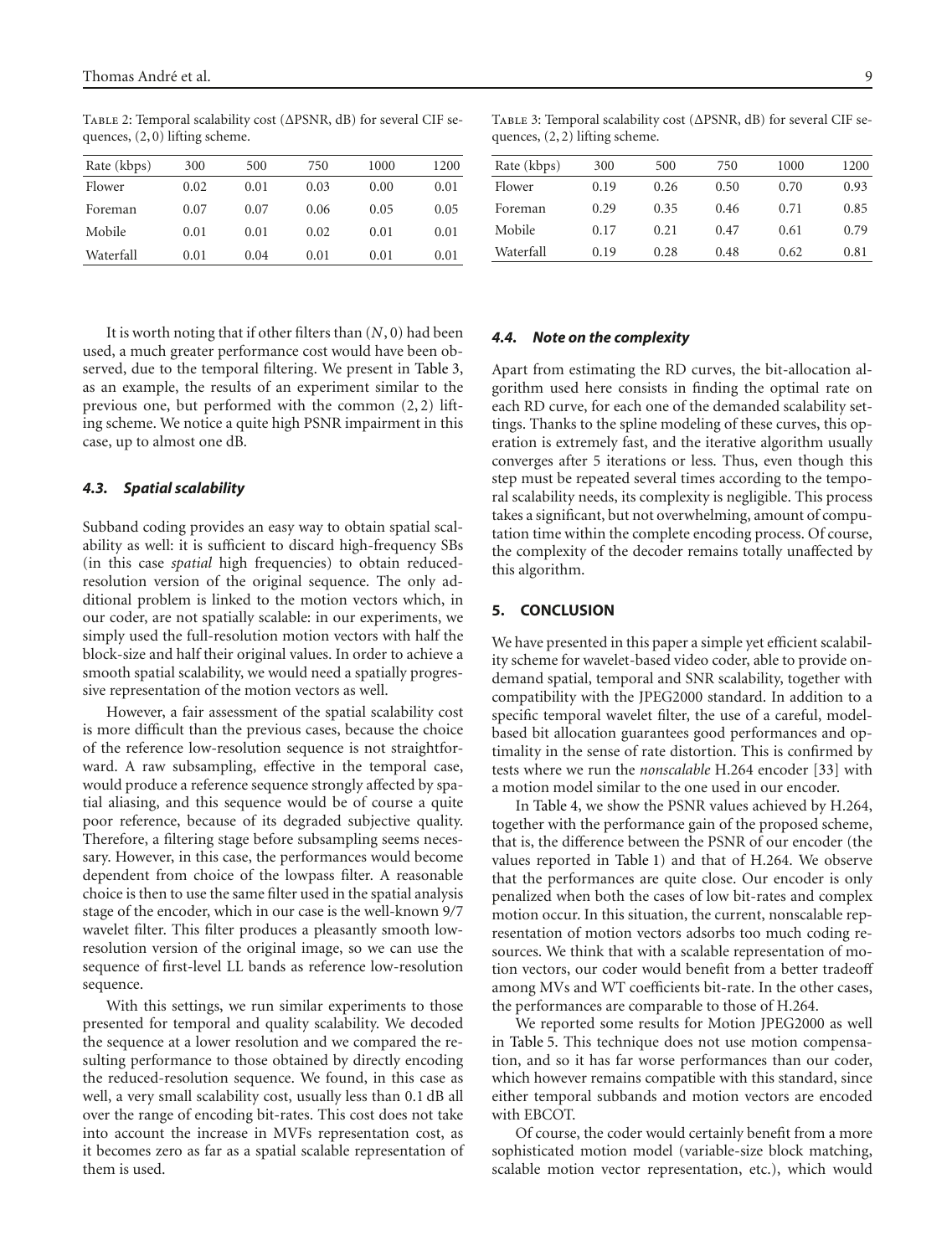Table 4: PSNR (dB) achieved by H.264, and (in bold) performance gain Δ PSNR (dB) of the proposed scheme.

<span id="page-9-16"></span>

| Rate (kbps) | 300            | 500            | 750            | 1000           | 1200           |
|-------------|----------------|----------------|----------------|----------------|----------------|
| Flower      | $23.92(-1.16)$ | $26.28(-0.62)$ | 27.75(0.25)    | 29.51(0.16)    | 30.66(0.09)    |
| Foreman     | $32.90(-3.15)$ | $35.05(-1.60)$ | $36.88(-1.27)$ | $38.13(-1.07)$ | $38.95(-0.98)$ |
| Mobile      | 22.91(0.15)    | 25.67(0.12)    | 27.10(0.85)    | 29.03(0.50)    | 30.13(0.36)    |
| Waterfall   | 31.11(0.70)    | 33.52 (0.98)   | 35.76(1.10)    | 37.31(1.05)    | 38.21(0.99)    |

Table 5: PSNR (dB) achieved by MJPEG2000, and (in bold) performance gain ΔPSNR (dB) of the proposed scheme.

<span id="page-9-17"></span>

| Rate (kbps) | 300         | 500          | 750         | 1000         | 1200        |
|-------------|-------------|--------------|-------------|--------------|-------------|
| Flower      | 19.25(3.46) | 20.33(5.43)  | 21.49(6.51) | 22.58(7.09)  | 23.40(7.35) |
| Foreman     | 26.62(3.13) | 28.48 (4.97) | 30.03(5.58) | 31.20(5.86)  | 32.05(5.92) |
| Mobile      | 18.14(4.92) | 19.28(6.51)  | 20.23(7.72) | 21.11(8.42)  | 21.77(8.72) |
| Waterfall   | 25.65(6.16) | 26.82(7.72)  | 27.95(8.91) | 28.91 (9.45) | 29.50(9.70) |

improve the temporal analysis efficiency and the spatial scalability performances. Further studies are under way to obtain an efficient and scalable representation of motion vectors, to find the best rate allocation among vectors and wavelet coefficients, and to optimize the motion estimation with respect to the motion-compensated temporal WT. These new tools together with an adequate motion model could further improve RD performance of the proposed scheme, making it an interesting solution for the scalable video coding problem.

## <span id="page-9-1"></span><span id="page-9-0"></span>**REFERENCES**

- [1] G. J. Sullivan and T. Wiegand, "Video compression-from concepts to the H.264/AVC standard," *Proceedings of the IEEE*, vol. 93, no. 1, pp. 18–31, 2005.
- [2] D. Marpe, T. Wiegand, and G. J. Sullivan, "The H.264/MPEG4 advanced video coding standard and its applications," *IEEE Communications Magazine*, vol. 44, no. 8, pp. 134–143, 2006.
- <span id="page-9-2"></span>[3] *Joint Committee Draft, JVT-C167*, Joint Video Team of ISO/IEC MPEG and ITU-T VCEG, May 2002.
- <span id="page-9-3"></span>[4] D. Marpe, V. George, H. L. Cycon, and K. U. Barthel, "Performance evaluation of motion-JPEG2000 in comparison with H.264/AVC operated in pure intra coding mode," in *Wavelet Applications in Industrial Processing*, vol. 5266 of *Proceedings of SPIE*, pp. 129–137, Providence, RI, USA, October 2004.
- <span id="page-9-4"></span>[5] *Information Technology—Coding of Audio Visual Objects— Part 2: Visual AMENDMENT 4: Streaming Video Profile*, MPEG 2000/N3518, July 2000.
- <span id="page-9-5"></span>[6] W. Li, "Overview of fine granularity scalability in MPEG-4 video standard," *IEEE Transactions on Circuits and Systems for Video Technology*, vol. 11, no. 3, pp. 301–317, 2001.
- <span id="page-9-6"></span>[7] J. M. Shapiro, "Embedded image coding using zerotrees of wavelet coefficients," *IEEE Transactions on Signal Processing*, vol. 41, no. 12, pp. 3445–3462, 1993.
- [8] A. Said and W. A. Pearlman, "A new, fast, and efficient image codec based on set partitioning in hierarchical trees," *IEEE Transactions on Circuits and Systems for Video Technology*, vol. 6, no. 3, pp. 243–250, 1996.
- <span id="page-9-7"></span>[9] D. Taubman, "High performance scalable image compression with EBCOT," *IEEE Transactions on Image Processing*, vol. 9, no. 7, pp. 1158–1170, 2000.
- <span id="page-9-8"></span>[10] T. André, M. Cagnazzo, M. Antonini, M. Barlaud, N. Božinović, and J. Konrad, "(N,0) motion-compensated liftingbased wavelet transform," in *Proceedings of IEEE International Conference on Acoustics, Speech and Signal Processing (ICASSP '04)*, vol. 3, pp. 121–124, Montreal, Quebec, Canada, May 2004.
- <span id="page-9-9"></span>[11] M. Cagnazzo, T. André, M. Antonini, and M. Barlaud, "A smoothly scalable and fully JPEG2000-compatible video coder," in *Proceedings of the 6th IEEE Workshop on Multimedia Signal Processing (MMSP '04)*, pp. 91–94, Siena, Italy, September 2004.
- <span id="page-9-10"></span>[12] M. Cagnazzo, T. André, M. Antonini, and M. Barlaud, "A model-based motion compensated video coder with JPEG2000 compatibility," in *Proceedings of IEEE International Conference on Image Processing (ICIP '04)*, vol. 4, pp. 2255– 2258, Singapore, October 2004.
- <span id="page-9-11"></span>[13] W. Sweldens, "The lifting scheme: a custom-design construction of biorthogonal wavelets," *Applied and Computational Harmonic Analysis*, vol. 3, no. 2, pp. 186–200, 1996.
- [14] B. Pesquet-Popescu and V. Bottreau, "Three-dimensional lifting schemes for motion compensated video compression," in *Proceedings of IEEE International Conference on Acoustics, Speech and Signal Processing (ICASSP '01)*, vol. 3, pp. 1793– 1796, Salt Lake, Utah, USA, May 2001.
- [15] A. Secker and D. Taubman, "Motion-compensated highly scalable video compression using an adaptive 3D wavelet transform based on lifting," in *Proceedings of IEEE International Conference on Image Processing (ICIP '01)*, vol. 2, pp. 1029– 1032, Thessaloniki, Greece, October 2001.
- <span id="page-9-12"></span>[16] A. Secker and D. Taubman, "Lifting-based invertible motion adaptive transform (LIMAT) framework for highly scalable video compression," *IEEE Transactions on Image Processing*, vol. 12, no. 12, pp. 1530–1542, 2003.
- <span id="page-9-13"></span>[17] L. Luo, J. Li, S. Li, Z. Zhuang, and Y.-Q. Zhang, "Motion compensated lifting wavelet and its application in video coding," in *Proceedings of IEEE International Conference on Multimedia and Expo (ICME '01)*, pp. 365–368, Tokyo, Japan, August 2001.
- <span id="page-9-14"></span>[18] J. Reichel, H. Schwarz, and M. Wien, "Scalable Video Coding—Working Draft 2," Joint Video Team (JVT), Busan (KR), April 2005, Doc. JVT-O201.
- <span id="page-9-15"></span>[19] A. Tabatabai, Z. Visharam, and T. Suzuki, "Study of effect of update step in MCTF," in *Proceedings of the 17th Meeting of*